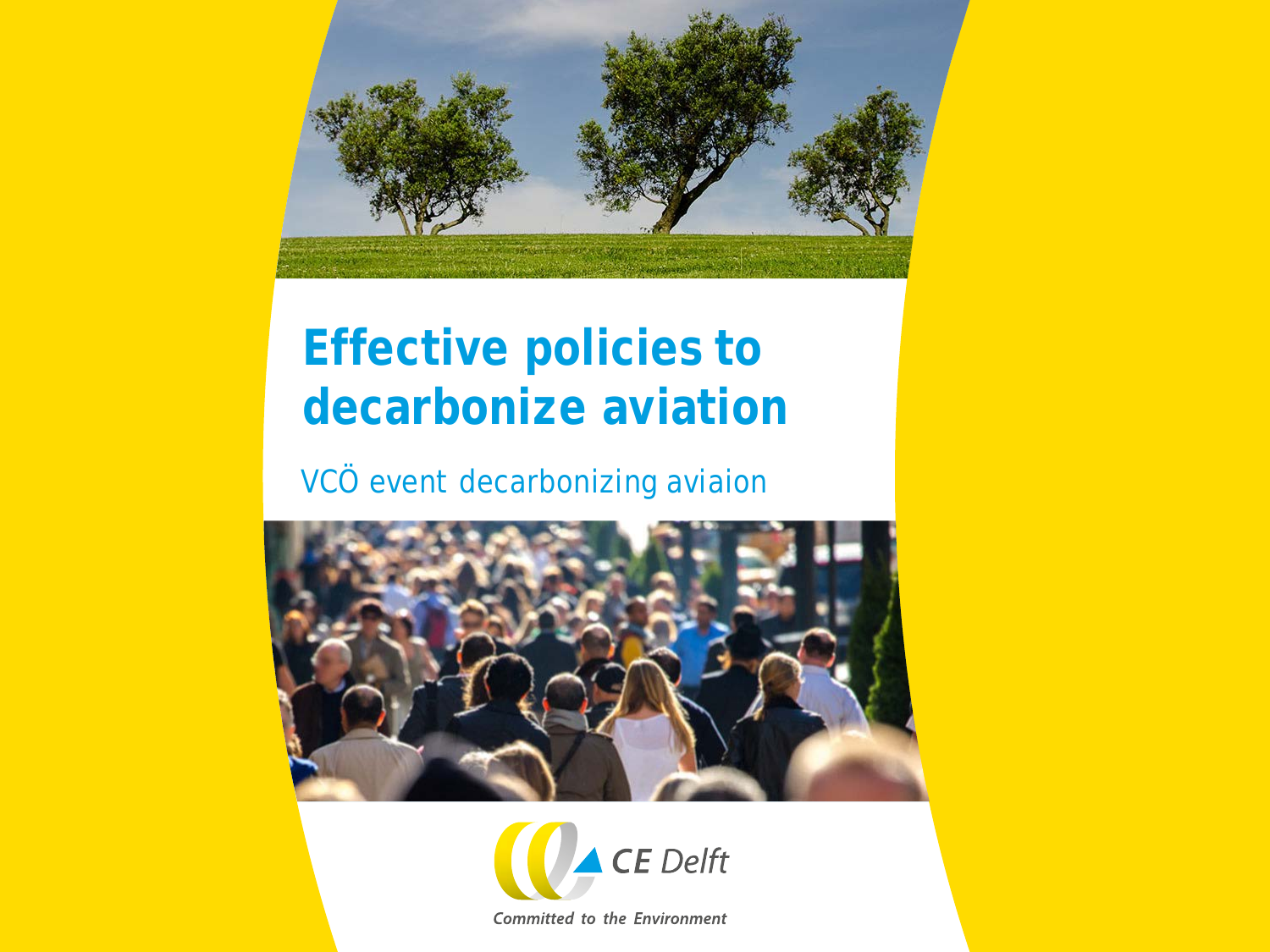# **CE Delft**

- Independent research and consultancy since 1978, focussing on environmental policies
- Transport, energy and resources
- More than 20 years of experience in the aviation sector
- 80 employees, based in Delft, the **Netherlands**
- Clients: European Commission, Austrian, German, UK and Dutch government, airlines, airports, and environmental NGOs.



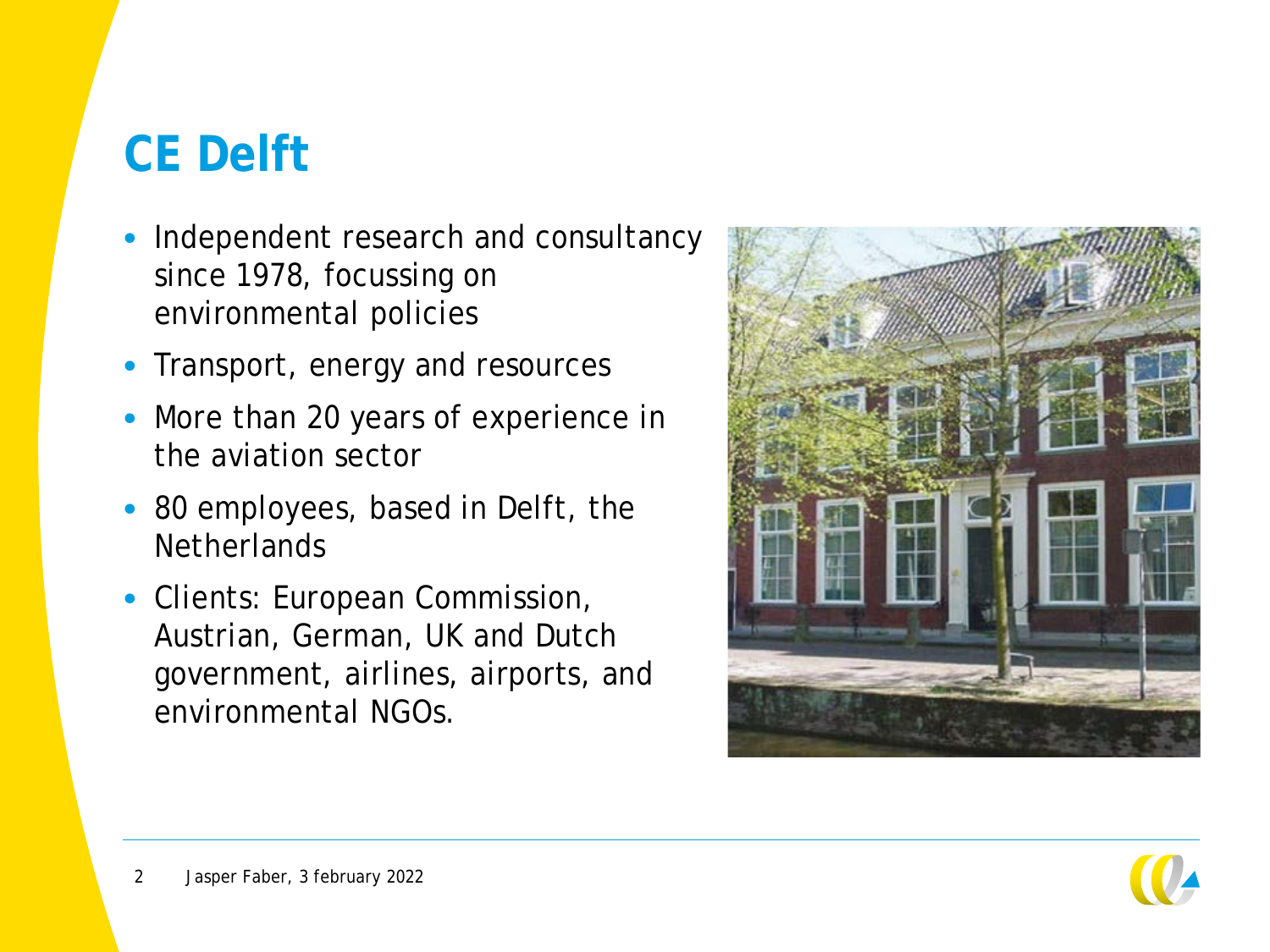#### **Market-Based Measures (MBMs) in aviation**

- In Europe, we have experience with MBMs in aviation for about a decade
	- Aviation included in EU emissions trading scheme (ETS)
	- Aviation taxes in many countries
		- GBR, GER, FRA, SWE, AUT, NED, ITA
- Despite MBMs, aviation emissions have continued to increase



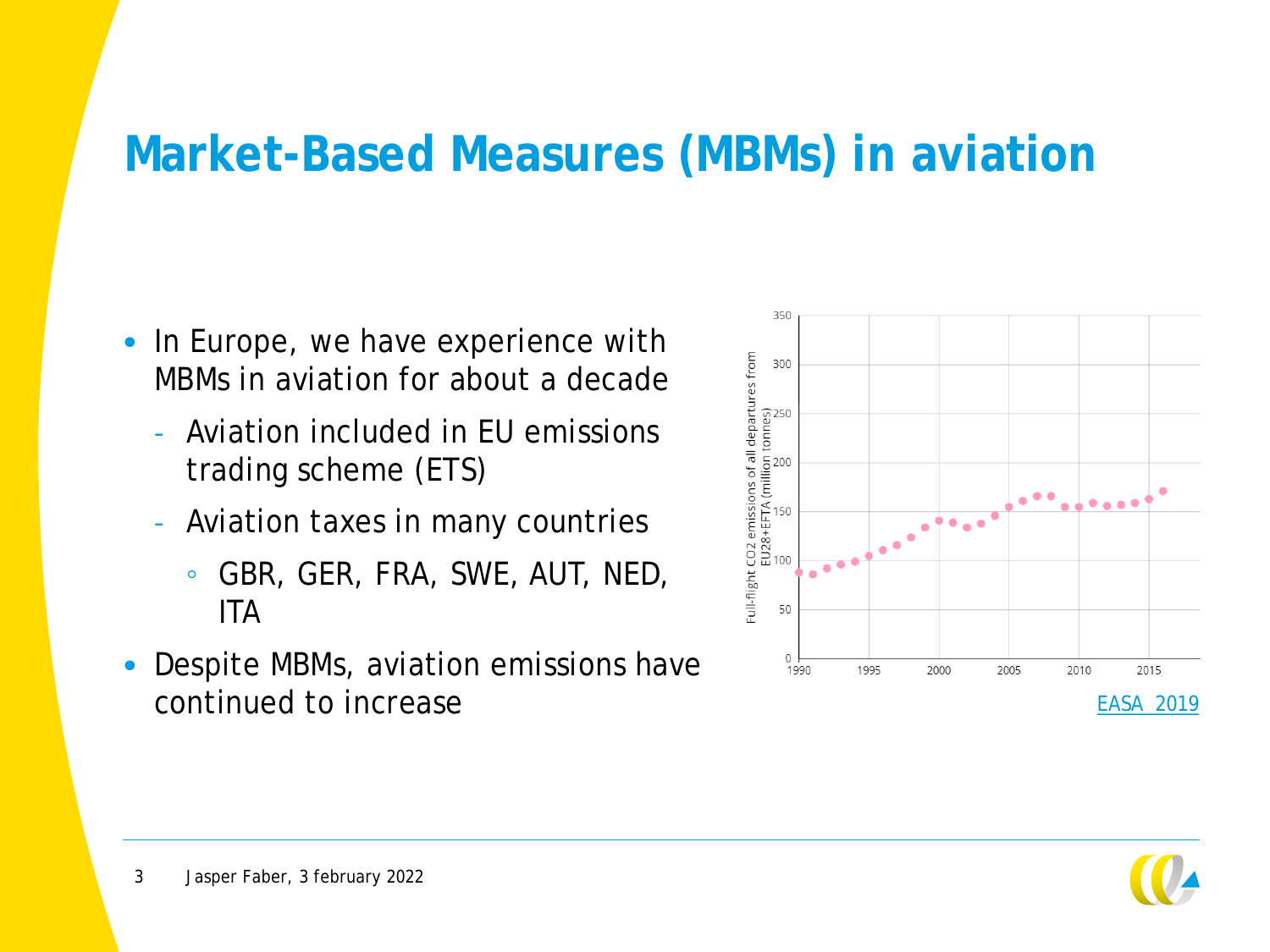## **EU Emissions Trading Scheme**

- The inclusion of aviation in the ETS has reduced emissions within the entire system, but not in aviation.
- Rather, aviation has paid for emission reductions in other sectors.



Aviation emissions have grown 28% in Europe since 2013

[Transport and Environment 2020](https://www.transportenvironment.org/state-aviation-ets/)

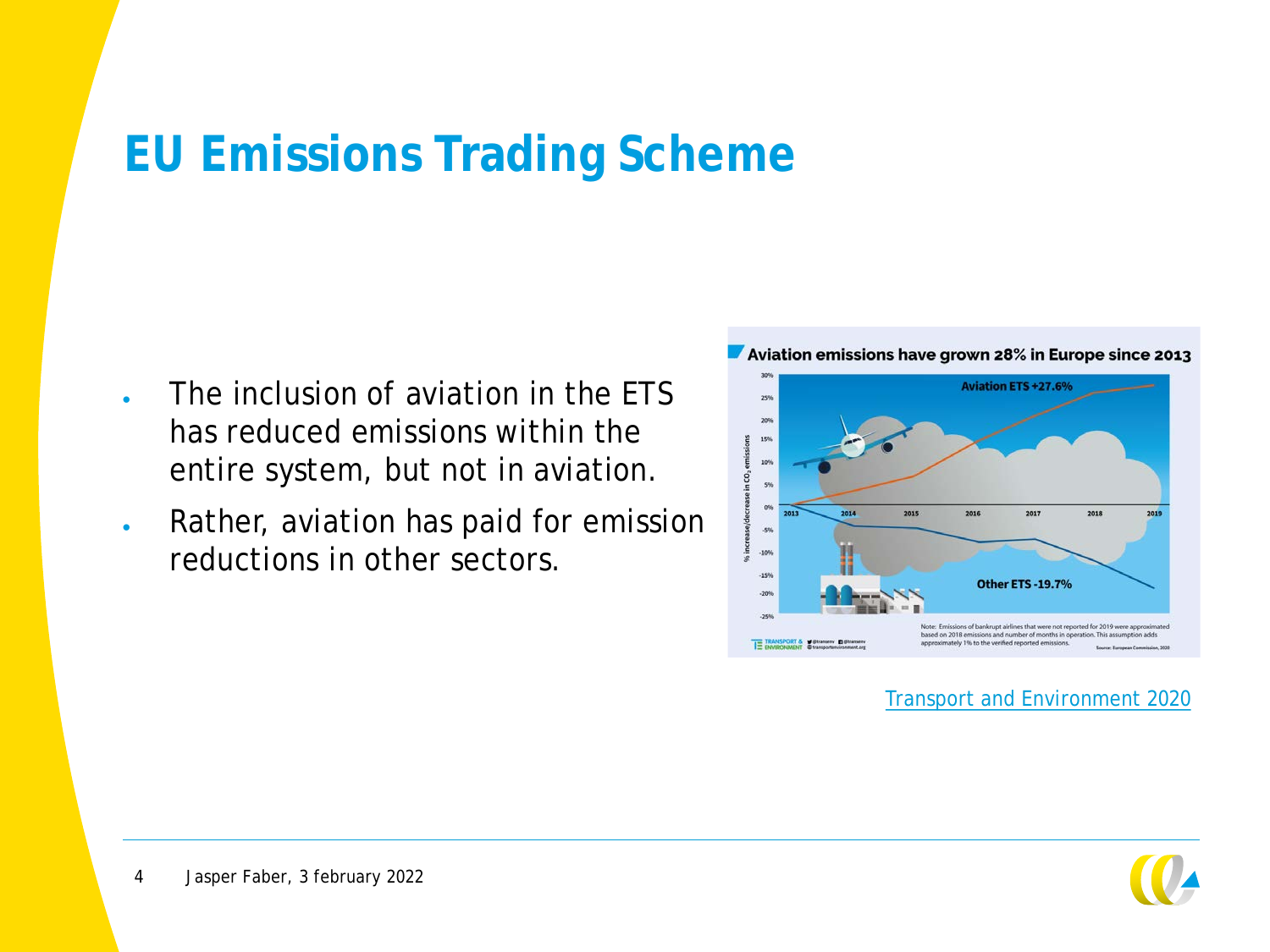## **Ticket taxes**

- The introduction of a German aviation  $\frac{20000}{32,0000}$ tax ( $\text{-}$ £17) coincided with a decline in  $\text{31,000}$ emissions.
- However, that was during a global recession.
- Emissions rebounded after 2013.

• The introduction of the Italian aviation tax (~€22) hardly made an impact on emissions.



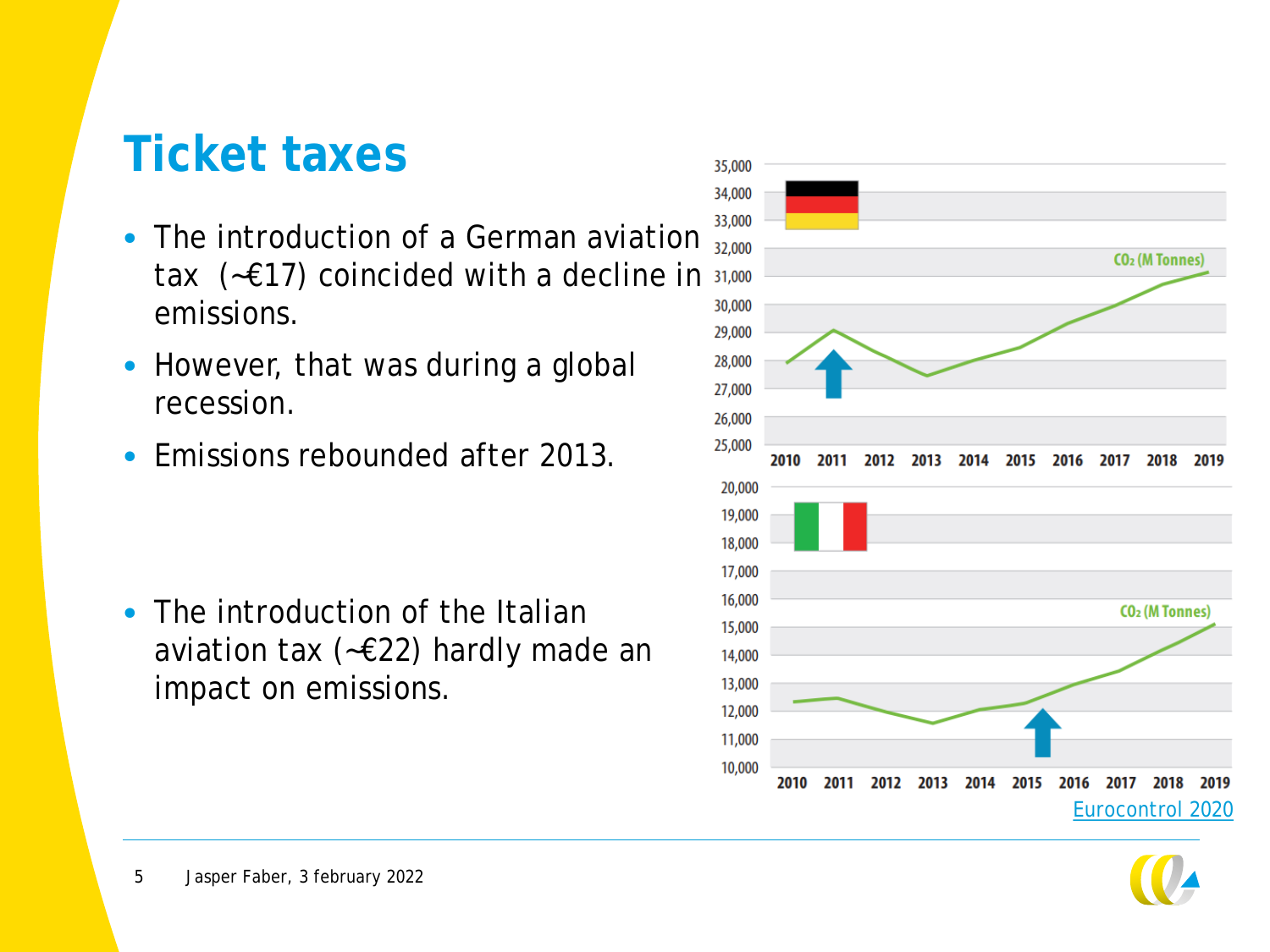#### **Effectiveness of market-based measures**

- The current MBMs at their current price levels reduce demand somewhat and give small incentives for improving the carbon intensity of aviation.
- However, we should not rely on MBMs for decarbonisation of the sector.
	- Price signal of MBMs will not be high enough to incentivise the use of Power-to-Liquid Sustainable Aviation Fuel (PtL SAFs), for political reasons.
	- Need to start increasing the use of PtL SAFs now, in order to set up supply chain and ramp up production for decarbonisation by 2050.

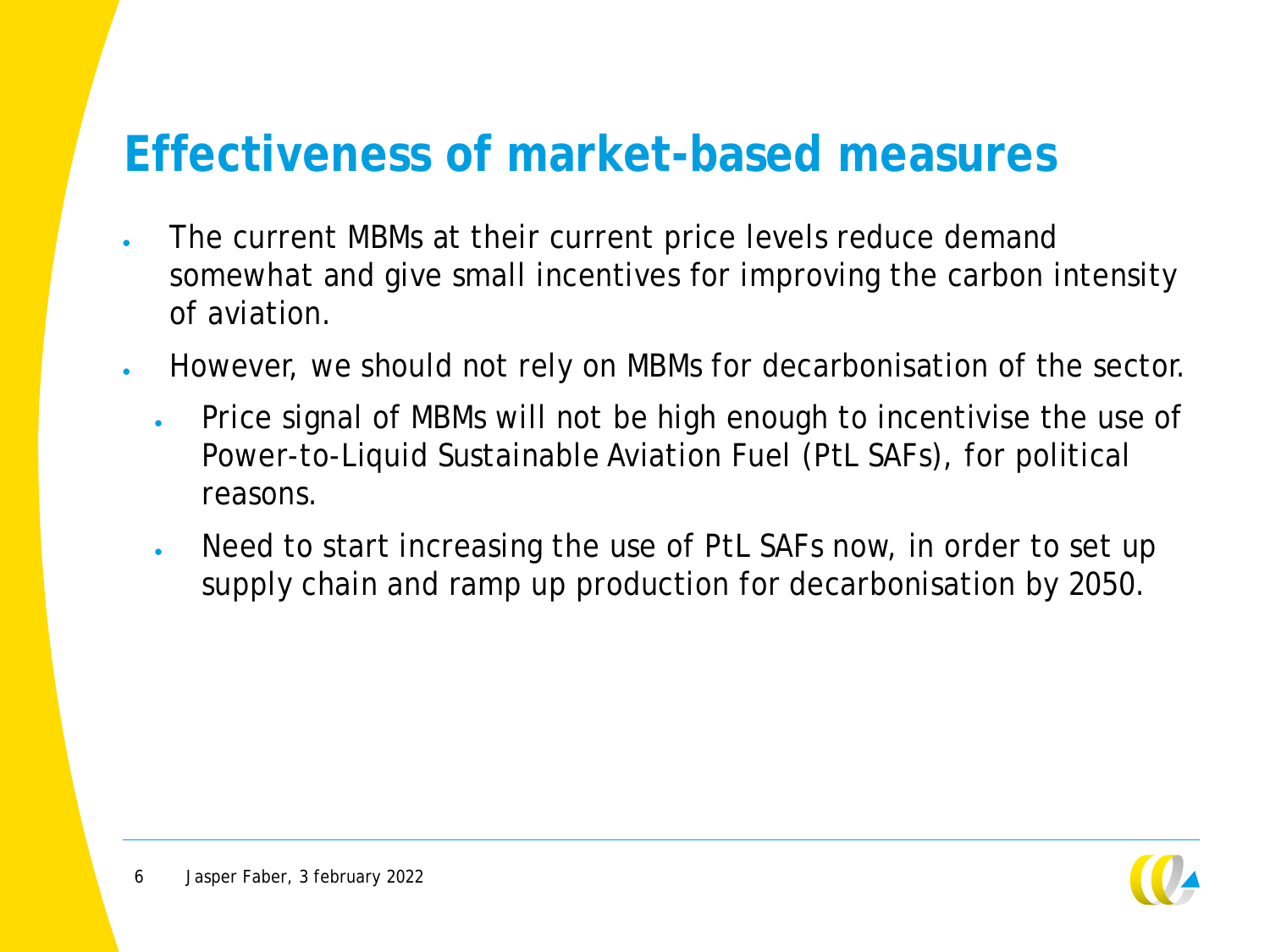## **Effective policies for decarbonisation**

- Innovative policies are needed to decarbonize aviation
- In view of the short timescale, command-and-control policies should be considered
- Options for effective policies include:
	- Fuel mandates, which address the problem directly by limiting the share of fossil fuels used. ReFuelEU Aviation and the Renewable Energy Directive (RED) are examples
	- $\cdot$  A CO<sub>2</sub> emissions ceiling as proposed by The Netherlands, limiting the CO<sub>2</sub> emissions of all departing flights, either by limiting airport capacity, limiting airline activity or limiting fossil fuel sales.
- The indirect effect of these measures is to increase the cost of aviation, which acts as a tax and may dampen demand somewhat and spur efficiency improvements.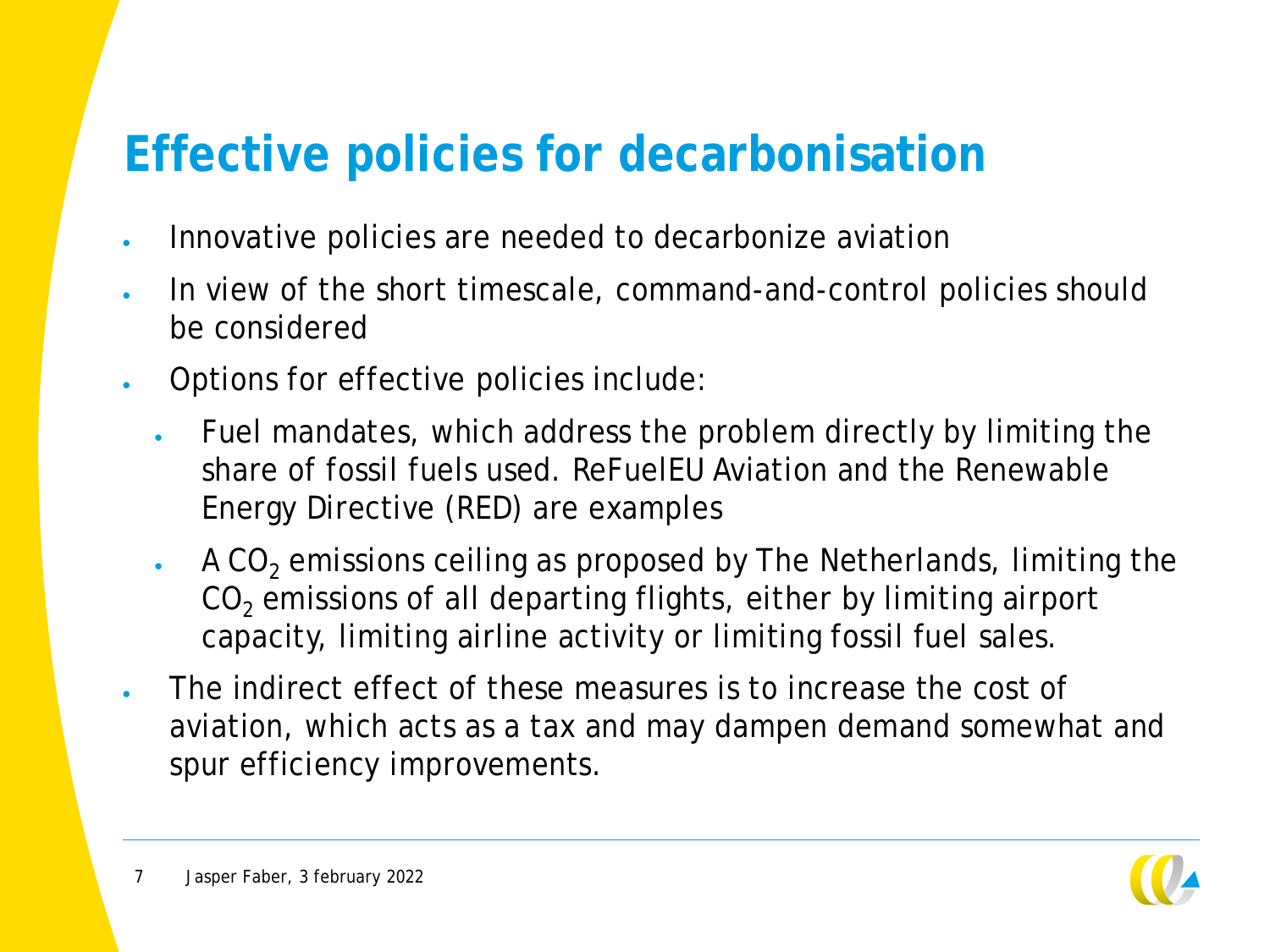#### **What is the role for MBMs?**

- There are several other reasons why we need MBMs in addition to innovative policies:
	- To improve the allocative efficiency of the economy by closing tax loopholes.
	- $\overline{\ }$  To internalise internal effects other than CO<sub>2</sub>.
	- o To raise revenues for RD&D of sustainable aviation fuels.
	- To raise revenues for infrastructure for the manufacture and production of these fuels.
	- . To raise revenues for helping developing countries transition to SAFs.

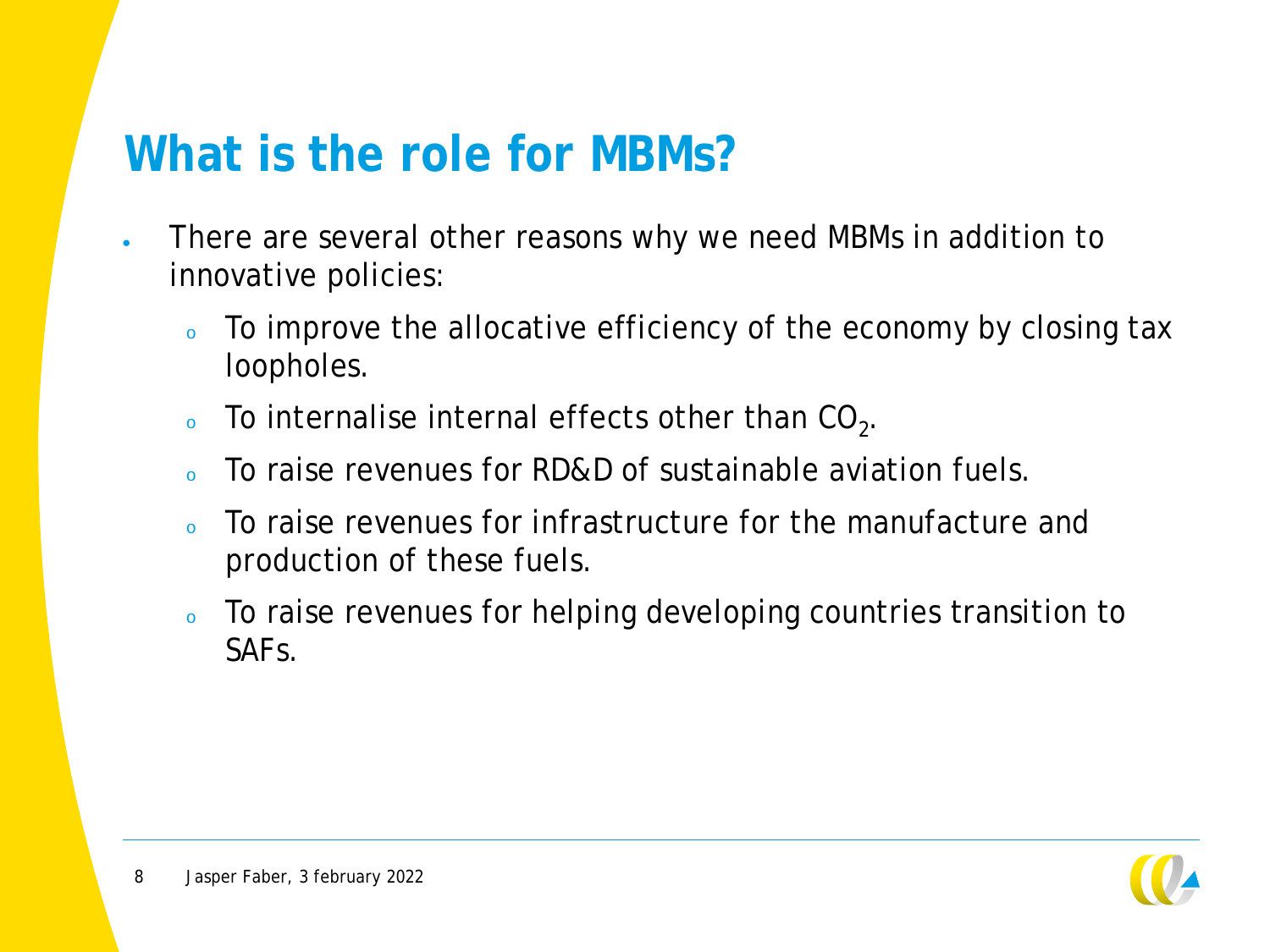## **Conclusions**

- A rapid decarbonization of aviation requires command and control policies like
	- Fuel mandates, or
	- $-CO<sub>2</sub>$  emission ceilings.
	- Because the price levels of the current MBMs are not sufficiently high.
- MBMs like taxes and ETS have a supporting role by, amongst others,
	- closing tax loopholes,
	- internalising external costs,
	- incentivising efficiency improvements, and
	- dampening demand.